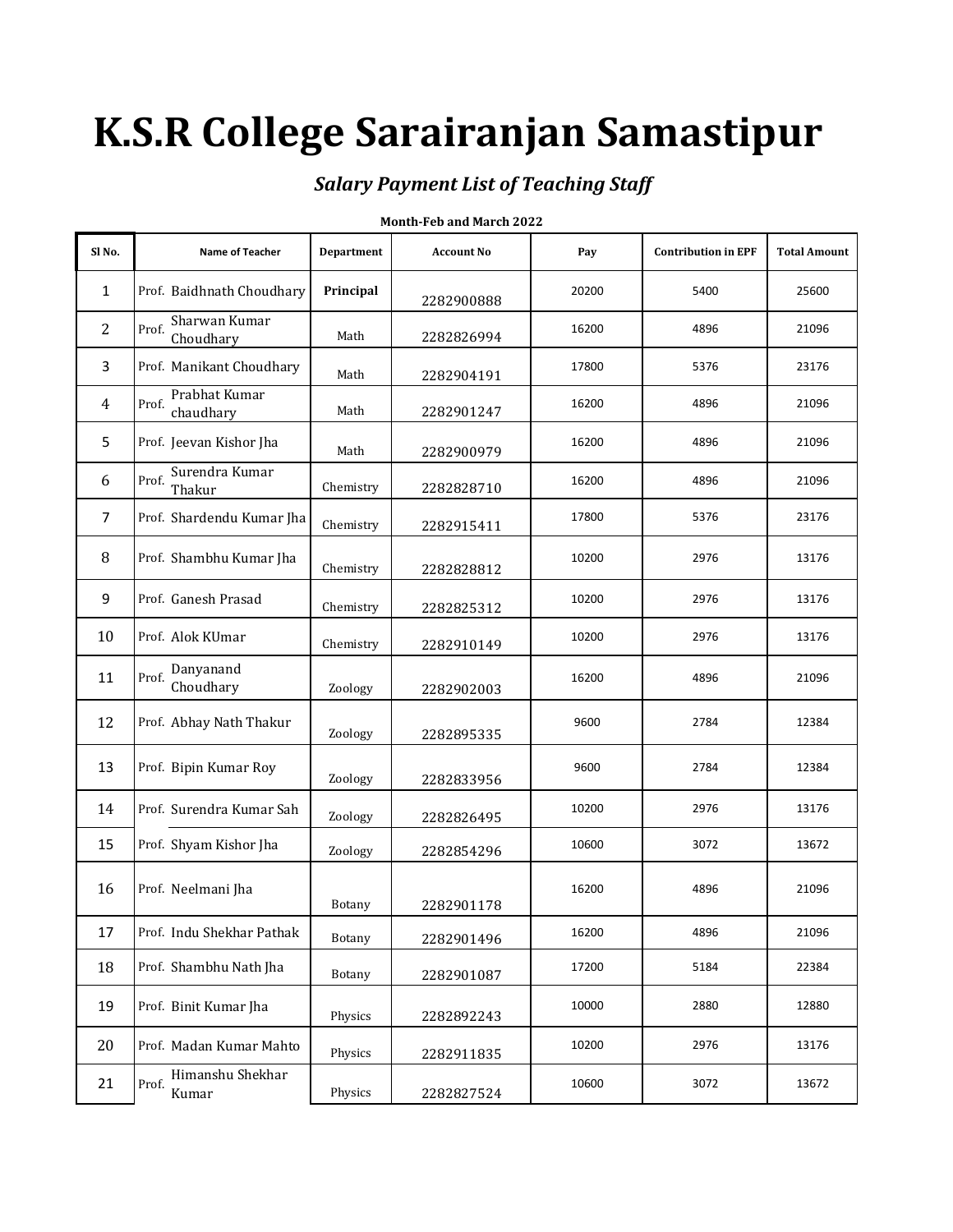| 22 | Prof. Suresh Bhindwar                | R.Eco     | 2282907294 | 12000 | 3552 | 15552 |
|----|--------------------------------------|-----------|------------|-------|------|-------|
| 23 | Prof. Mihir Kumar Mishra             | An.His.   | 2282893814 | 16800 | 5040 | 21840 |
| 24 | Prof. Chandra Mohan Jha              | An.His.   | 2282903404 | 16200 | 4896 | 21096 |
| 25 | Prof. Ankesh Kumar                   | An.His.   | 2282887765 | 16200 | 4896 | 21096 |
| 26 | Prof. Bibha Sinha                    | Music     | 2282822945 | 9600  | 2784 | 12384 |
| 27 | Prof. Abha Sinha                     | Music     | 2282827750 | 10600 | 3072 | 13672 |
| 28 | Indra Mohan<br>Prof.<br>Choudhary    | Geography | 2282899204 | 16200 | 4896 | 21096 |
| 29 | Prof. Krishna Kumar Ray              | Geography | 2282833571 | 16200 | 4896 | 21096 |
| 30 | Prof. Diwa Kant Mishra               | Geography | 2282862230 | 16200 | 4896 | 21096 |
| 31 | Prof. Ramesh KUmar                   | Geography | 2282819499 | 11200 | 3264 | 14464 |
| 32 | Surendra Kumar<br>Prof.<br>Kunwar    | Geography | 2282820459 | 11200 | 3264 | 14464 |
| 33 | Prof. Mamta Kumari                   | Home Sc   | 2282821678 | 10800 | 3168 | 13968 |
| 34 | Prof. Ganesh Kumar                   | Home Sc   | 2282901859 | 16200 | 4896 | 21096 |
| 35 | Prof. Bishnu Kumar Jha               | Home Sc   | 2282883759 | 16200 | 4896 | 21096 |
| 36 | Prof. Anita Kumari                   | Home Sc   | 2282820357 | 12400 | 3648 | 16048 |
| 37 | Prof. Shiv Shankar Ray               | PHIL      | 2282883341 | 16200 | 4896 | 21096 |
| 38 | Ram Pravesh Prasad<br>Prof.<br>Singh | PHIL      | 2282935051 | 10200 | 2896 | 13096 |
| 39 | Prof. Lalita Kumari                  | Sociology | 2282858564 | 17200 | 5184 | 22384 |
| 40 | Prof. Nita Kumari                    | Sociology | 2282826268 | 16200 | 4896 | 21096 |
| 41 | Prof. Bipin Kumar Jha                | Sociology | 2282908196 | 12000 | 3552 | 15552 |
| 42 | Prof. Bijay Kumar Jha                | History   | 2282834916 | 17800 | 5376 | 23176 |
| 43 | Chandra Moleshwar<br>Prof.<br>Iha    | History   | 2282827342 | 16200 | 4896 | 21096 |
| 44 | Prof. Anil Kumar Singh               | History   | 2282856634 | 16200 | 4896 | 21096 |
| 45 | Pawan Kumar<br>Prof.<br>Choudhary    | History   | 2282915647 |       |      |       |
| 46 | Dipak Kumar<br>Prof.<br>Choudhary    | History   | 2282892822 | 13800 | 4128 | 17928 |
| 47 | Prof. Abhay Kumar Jha                | History   | 2282851273 | 11200 | 3264 | 14464 |
| 48 | Prof. Arvind Rai                     | Economics | 2282900924 | 18200 | 5520 | 23720 |
| 49 | Prof. Subansh Choudhary              | Economics | 2282900232 | 17200 | 5184 | 22384 |
| 50 | Prof. Balmiki Choudhary              | Economics | 2282900913 | 16200 | 4896 | 21096 |
| 51 | Prof. Ram Kuber Singh                | Economics | 2282946675 | 10000 | 2880 | 12880 |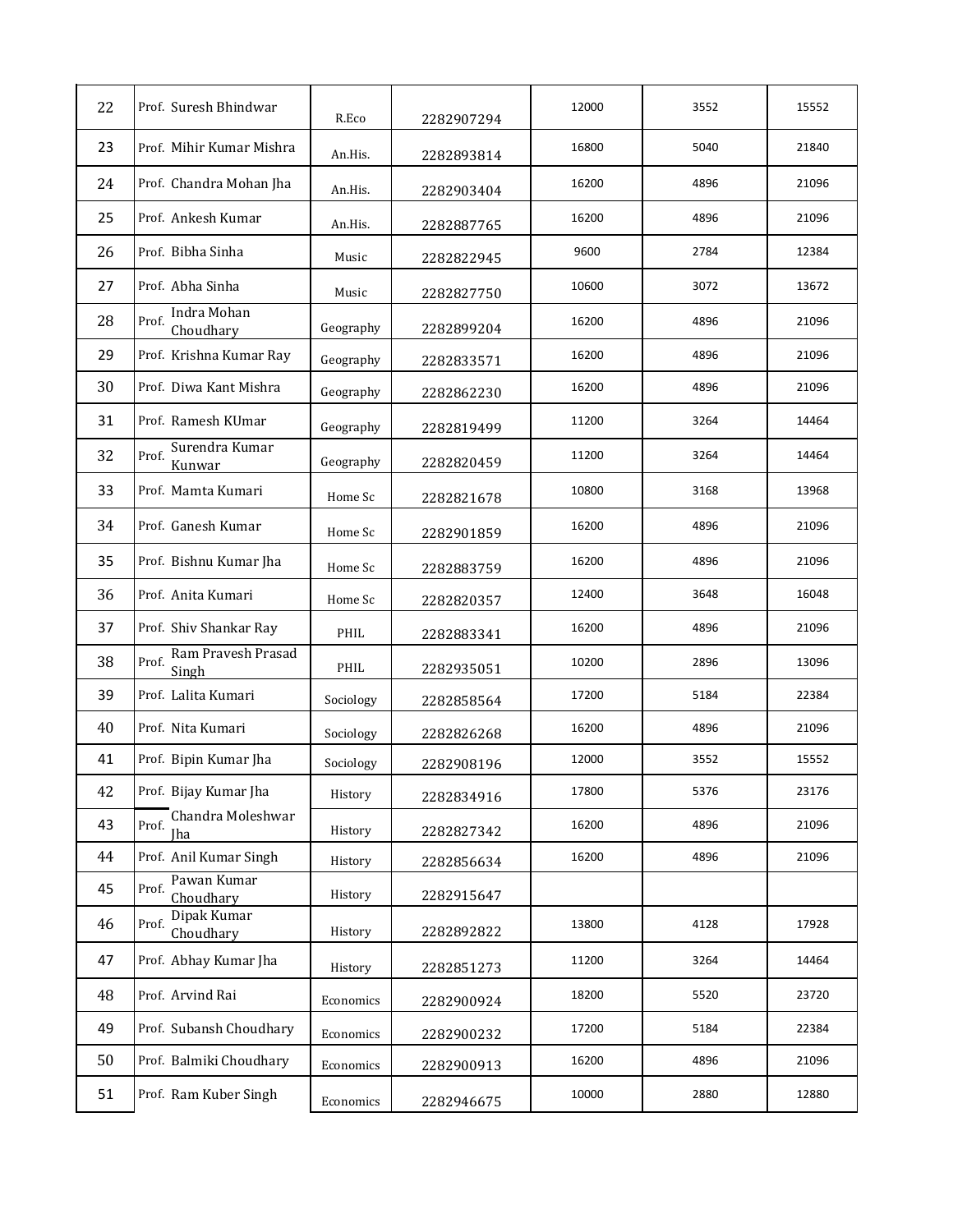| 52 | Sushil Kumar<br>Prof.<br>Choudhary   | Economics  | 2282839040 | 10000 | 2880 | 12880 |
|----|--------------------------------------|------------|------------|-------|------|-------|
| 53 | Prof. Kiran Kumari                   | Psychology | 2282900811 | 17800 | 5376 | 23176 |
| 54 | Prof. Kavita Kumari                  | Psychology | 2282826847 | 16200 | 4896 | 21096 |
| 55 | Prof. Ram Binod                      | Psychology | 2282827502 | 14200 | 4224 | 18424 |
| 56 | Prof. Munni Kumari                   | Psychology | 2282925156 | 10800 | 3168 | 13968 |
| 57 | Prof. Hari Nandan Gupta              | Psychology | 2282795908 | 9600  | 2784 | 12384 |
| 58 | Prof. Anil KUmar Jha                 | Psychology | 2282819319 | 10600 | 3072 | 13672 |
| 59 | Prof. Ashok Kumar Thakur             | Pol Sc     | 2282901292 | 16200 | 4896 | 21096 |
| 60 | Prof. Ranjan Kumar Ray               | Pol Sc     | 2282904237 | 16200 | 4896 | 21096 |
| 61 | Prof. Akhilesh Kaushik               | Pol Sc     | 2282840534 | 10600 | 3072 | 13672 |
| 62 | Sharat Kumar<br>Prof.<br>Choudhary   | Commerce   | 2282900800 | 16800 | 5040 | 21840 |
| 63 | Chiranjeev Kumar<br>Prof.<br>Das     | Commerce   | 2282899146 | 8100  | 2448 | 10548 |
| 64 | Jayendra Kumar<br>Prof.<br>Bhatt     | Commerce   | 2282821929 | 16800 | 5040 | 21840 |
| 65 | Prof. Bijay Kumar                    | Commerce   | 2282893734 | 16200 | 4896 | 21096 |
| 66 | Prof. Sanjay Kumar Sinha             | Commerce   | 2282900946 | 16200 | 4896 | 21096 |
| 67 | Prof. Ashok Kumar Singh              | Commerce   | 2282822718 | 16200 | 4896 | 21096 |
| 68 | Ram Sudhir<br>Prof.<br>Choudhary     | Commerce   | 2282826304 | 10200 | 2976 | 13176 |
| 69 | Harendra KUmar<br>Prof.<br>Ishwar    | Commerce   | 2282899623 | 10200 | 2976 | 13176 |
| 70 | Prof. Bharat Ray                     | English    | 2282900753 | 17800 | 5376 | 23176 |
| 71 | Prof. Anil Kumar                     | English    | 2282819885 | 13400 | 3984 | 17384 |
| 72 | Prof. Janardhan Choudhary            | Hindi      | 2282900764 | 16200 | 4896 | 21096 |
| 73 | Prof. Awadhesh Kumar Jha             | Hindi      | 2282892094 | 16200 | 4896 | 21096 |
| 74 | Prof. Gagan Dev Choudhary            | Hindi      | 2282900968 | 17200 | 5184 | 22384 |
| 75 | Prof. Usha Kumari                    | Hindi      | 2282828380 | 17800 | 5376 | 23176 |
| 76 | Prof. Manoj Kumar Jha                | Hindi      | 2282901995 | 16200 | 4896 | 21096 |
| 77 | Shekhar Prasad<br>Prof.<br>Choudhary | Hindi      | 2282827331 | 10200 | 2976 | 13176 |
| 78 | Prof. Hare Krishna Kumar             | Hindi      | 2282840409 | 10200 | 2976 | 13176 |
| 79 | Prof. Shobha Kant Jha                | Sanskrit   | 2282900786 | 16200 | 4896 | 21096 |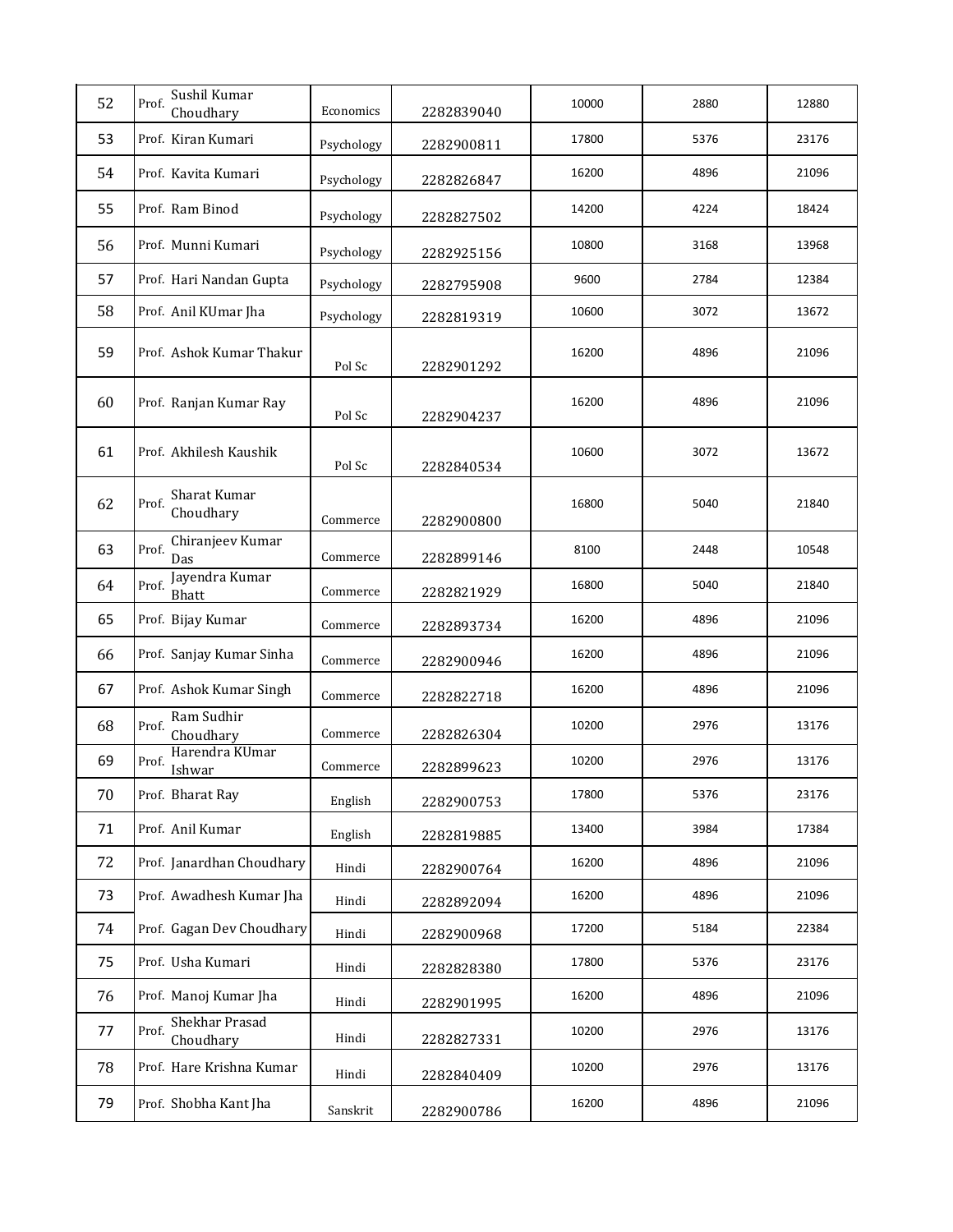| 80 | Prof. Jagarnath Jha                      | Sanskrit | 2282892844         | 16200   | 4896   | 21096   |
|----|------------------------------------------|----------|--------------------|---------|--------|---------|
| 81 | Prof. Sudhir Kumar Singh                 | Sanskrit | 2282848986         | 10600   | 3072   | 13672   |
| 82 | Prof. Ram Kumar Jha                      | Maithili | 2282901214         | 16800   | 5040   | 21840   |
| 83 | Pawan Kumar<br>Prof.<br>Choudhary        | Maithili | 2282899102         | 16200   | 4896   | 21096   |
| 84 | Prof. Chandra Shekhar Jha                | Maithili | 2282828186         | 17800   | 5376   | 23176   |
| 85 | Prof. Kritya Nand Jha                    | Maithili | 2282837269         | 16200   | 4896   | 21096   |
| 86 | Dr. Uma Kant Jha                         | Maithili | 2282820391         | 18200   | 5184   | 23384   |
| 87 | Prof. Satish Kumar Jha                   | Maithili | 2282902988         | 10000   | 2880   | 12880   |
| 88 | Prof. Devendra Kumar Jha                 | Maithili | 2282852415         | 11200   | 3264   | 14464   |
| 89 | <b>MD Mahtabuddin</b><br>Prof.<br>Ansari | Urdu     | 2282903709         | 16800   | 5040   | 21840   |
| 90 | Prof. MD Faruq                           | Urdu     | 2282840782         | 16200   | 4896   | 21096   |
| 91 | Prof. MD Sharfaraj                       | Urdu     | 2282862467         | 11200   | 3264   | 14464   |
| 92 | Prof. MD Imran Ali                       | Persian  | 2282859487         | 10000   | 2880   | 12880   |
| 93 | Prof. MD Shahid                          | Persian  | 2282863889         | 10200   | 2896   | 13096   |
| 94 | Prof. Ruma Kumari                        | Home Sc  | 2282855948         | 11400   | 3360   | 14760   |
|    |                                          |          | <b>Grand Total</b> | 1307700 | 389336 | 1697036 |

 **Principal Dr Baidya Nath Choudhary K.S.R College Sarairanjan , Samastipur**

## **K.S.R College Sarairanjan Samastipur**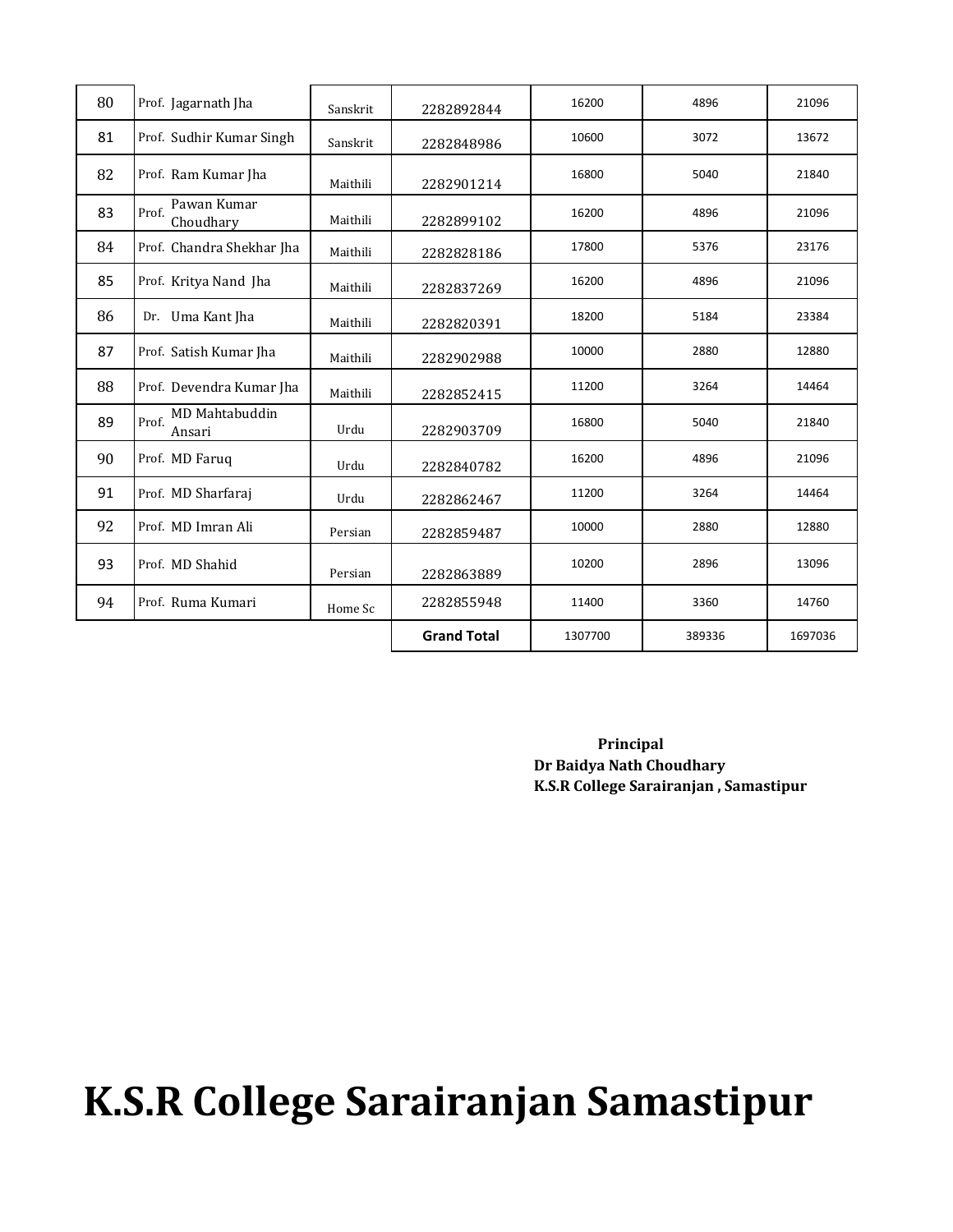## *Salary Payment List of Non-Teaching Staff*

| Sl <sub>No.</sub> | Name of Non-<br><b>Teaching Staff</b> | Post       | <b>Account No.</b> | Pay    | <b>Contribution in EPF</b> | <b>Toal Salary</b> |
|-------------------|---------------------------------------|------------|--------------------|--------|----------------------------|--------------------|
| $\mathbf{1}$      | Amarkant Ishwar                       | Accountant | 2282901430         | 15000  | 3600                       | 18600              |
| $\overline{c}$    | Manoj Prasad Karn                     | Clerk      | 2282901338         | 10800  | 3120                       | 13920              |
| 3                 | Santosh Kumar Jha                     | Clerk      | 2282825786         | 8400   | 2400                       | 10800              |
| $\overline{4}$    | Laxmi Kant<br>Choudhary               | Clerk      | 2282821577         | 8400   | 2400                       | 10800              |
| 5                 | Hema Kumari                           | Clerk      | 3857030596         | 8400   | 2400                       | 10800              |
| 6                 | Rajnish Kumar Ray                     | Clerk      | 2282861837         | 8400   | 2400                       | 10800              |
| $\overline{7}$    | Ajit Kumar Jha                        | P.T.I      | 2282827921         | 10000  | 3072                       | 13072              |
| 8                 | Umesh Jha                             | Lab .Tech. | 2282901644         | 12200  | 3600                       | 15800              |
| 9                 | Kishore Kumar Jha                     | Lab .Tech. | 2282901928         | 10800  | 3360                       | 14160              |
| 10                | Deji Kumari                           | Lab .Tech. | 2282862116         | 9200   | 2640                       | 11840              |
| 11                | Daya Nand Jha                         | Lab .Tech. | 2282891329         | 10800  | 3120                       | 13920              |
| 12                | Pramod Kumar<br>Ishwar                | Lab .Tech. | 2282895834         | 10800  | 3120                       | 13920              |
| 13                | Sunil Kumar Yazi                      | Lab .Tech. | 2282934411         | 10800  | 3120                       | 13920              |
| 14                | Ram Murti Ishwar                      | Peon       | 2282807314         | 8800   | 2448                       | 11248              |
| 15                | Chandeshwar Ray                       | Peon       | 2282901713         | 8800   | 2448                       | 11248              |
| 16                | Binay Kumar Jha                       | Peon       | 2282827375         | 8800   | 2448                       | 11248              |
| 17                | Ramasharay Sahni                      | Peon       | 2282819502         | 8800   | 2448                       | 11248              |
| 18                | Ram Bhadra Jha                        | Peon       | 2282867272         | 7800   | 2208                       | 10008              |
| 19                | Rajeev Kumar Ray                      | Peon       | 2282861804         | 7800   | 2208                       | 10008              |
| 20                | Amit Kumar                            | Peon       | 3140440609         | 7800   | 2208                       | 10008              |
| 21                | Rajesh Kumar Yazi                     | Peon       | 2282862172         | 7800   | 2208                       | 10008              |
|                   |                                       |            | <b>Total</b>       | 200400 | 56976                      | 257376             |

#### **Month-Feb - and March 2022**

 **Principal Dr Baidya Nath Choudhary K.S.R.College Sarairanjan , Samastipur**